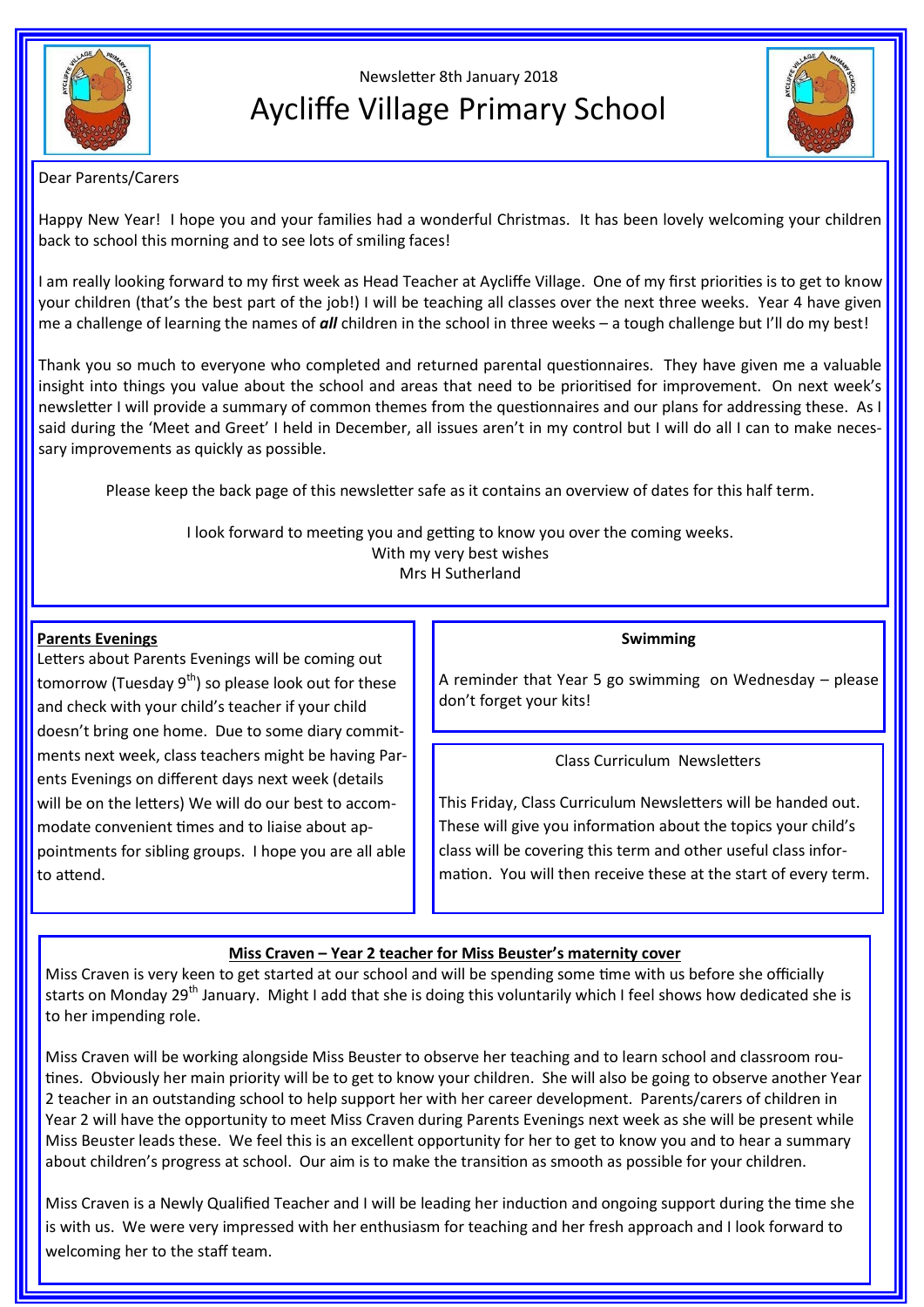# **Update from Professional Development Day for staff on Friday 5th January**

We had a very productive staff training day on  $5<sup>th</sup>$  January. The morning focused on getting to know each other, reviewing/reflecting on the school's aims so we have a shared vision, collecting staff feedback about the school, sharing feedback from parent/carer questionnaires and looking at ways to address issues raised, reviewing the school development plan and confirming the diary for the half term. Early Years staff and Teaching Assistants had training led by Advisory staff from the Local Authority and Mrs Brown, worked with the school's Education Development Partner, on the school's Pupil Premium Strategy.

#### **Weekly Newsletters**

Mr Pavey has made me aware that, last term, a concern was raised about the amount of paper and letters that were being sent home from school. However when the newsletter was put online we had some parents saying they didn't like this and wanted paper copies. Therefore I am giving parents/carers the option. *If you would like to receive a paper copy of our weekly newsletter please return the slip below by Monday 15th January.* If we don't hear from you by this date then we will assume you are happy to read the newsletter every Monday on our website or school APP. *There will still be some letters that need to come home as a paper copy as we need a reply slip to be completed but we will do our best to cut down on these – it is in the best interest for the environment if we can try to do this.*

| <b>Name of Child:</b>                     | I would like to receive a paper copy of the weekly newsletter.<br><u> 1989 - Johann John Stoff, amerikansk politiker (</u>                                    |  |  |
|-------------------------------------------|---------------------------------------------------------------------------------------------------------------------------------------------------------------|--|--|
| Signed:                                   |                                                                                                                                                               |  |  |
| Please return by Monday 15th January 2018 |                                                                                                                                                               |  |  |
|                                           | After school clubs                                                                                                                                            |  |  |
|                                           | Gymnastics Club-Year 1 to Year 6-will commence on Monday 15th January.                                                                                        |  |  |
|                                           | Ballet & Dance Fitness-Year 1 to Year 3-will commence on Thursday 18th January.                                                                               |  |  |
|                                           | Please complete the parental consent slip below and return to school before Friday 12th January 2018.<br>The cost of each club will be £12 for this half term |  |  |
|                                           |                                                                                                                                                               |  |  |
|                                           |                                                                                                                                                               |  |  |
|                                           | I will arrange payment vis ParentPay and will collect my child from school at 4.15pm.                                                                         |  |  |

Signed